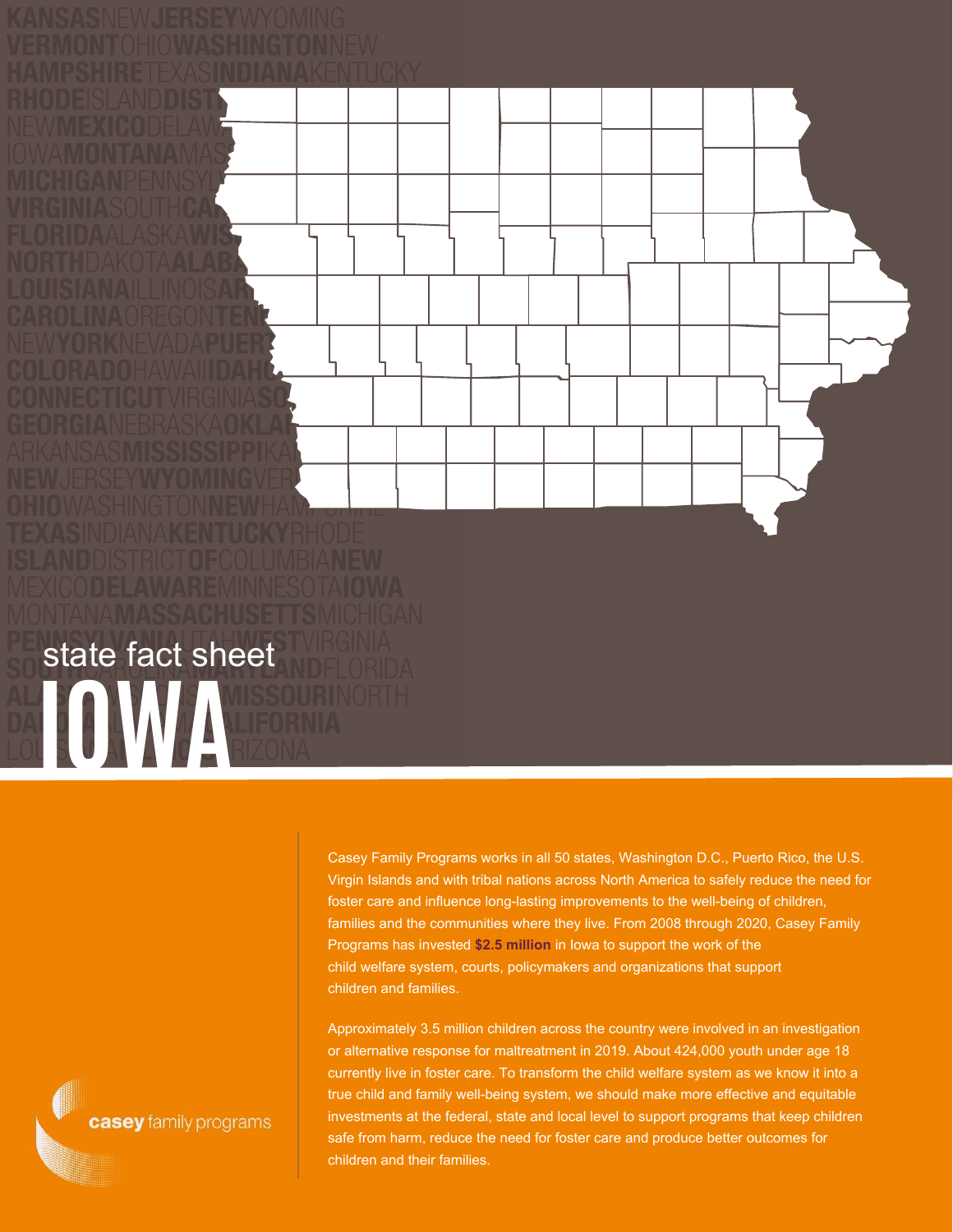We talk about a "foster care system," but the goal is to create a child and family well-being system that prevents abuse and neglect and helps every child grow up safely in his or her own family whenever possible. Rather than waiting for maltreatment to occur, we can improve the safety of children who have come to the attention of child protective services by helping their families with evidence-based and promising practices.

Across Iowa in 2019, approximately:



Most states currently are limited to using the bulk of the \$9.8 billion in dedicated federal child welfare funding only for services related to foster care. The Family First Prevention Services Act of 2018 and the Family First Transition Act of 2019 provide states with the historic opportunity to invest federal funding to support preventive services, including substance abuse, mental health and parental skill training, so more children can remain safely at home. States and tribes now have access to new federal prevention resources to help keep children safe from harm in the first place by helping strengthen their families.

How federal child welfare funding is currently aligned in Iowa\*:

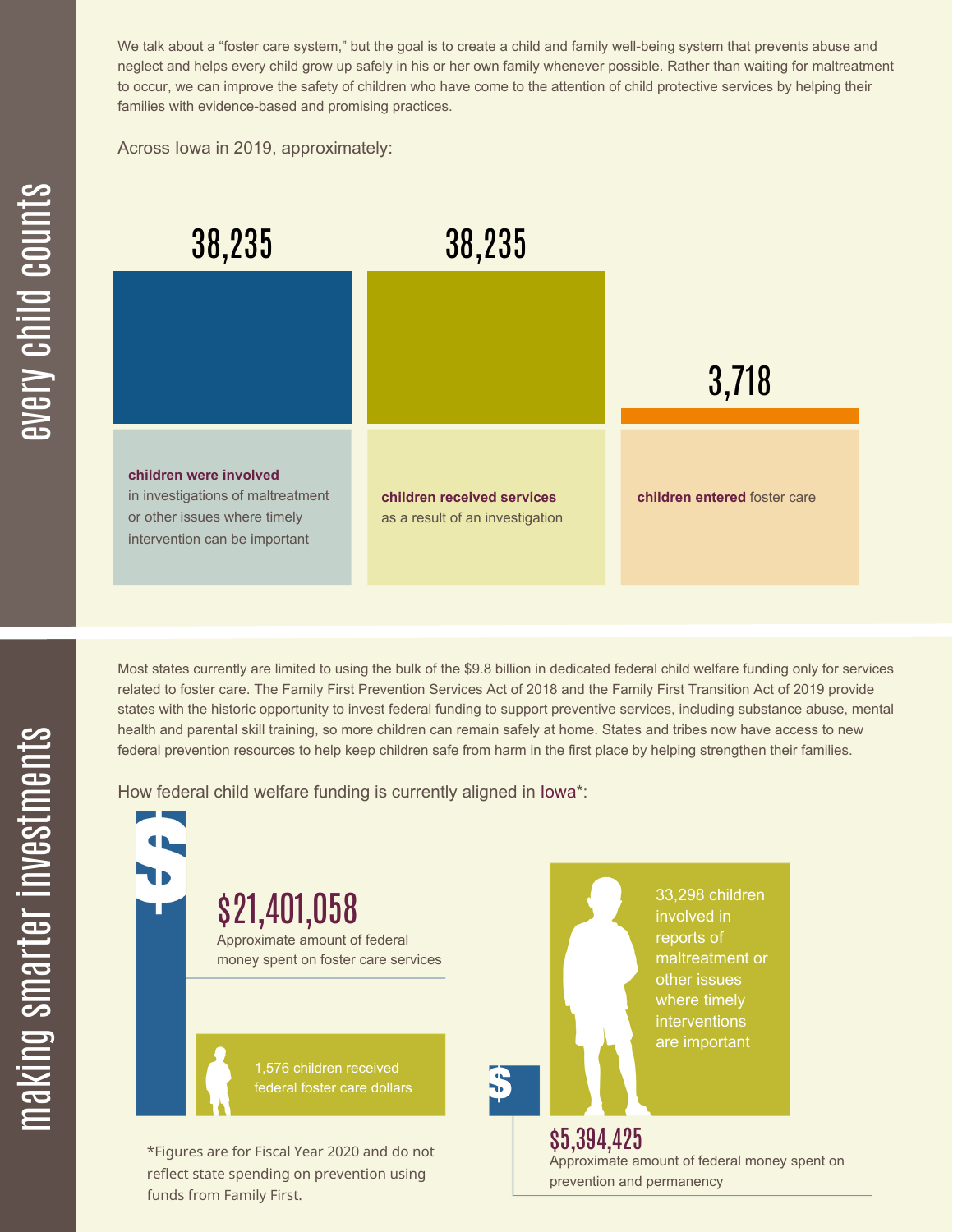$\overline{\phantom{1}}$  $\overline{\mathbf \Theta}$  $\overline{\mathbf{C}}$ <u>pin</u>  $\overline{\mathbf{C}}$  $\overline{\mathbf{C}}$  $\equiv$  $\overline{\mathbf{c}}$  $\overline{\phantom{0}}$  $\boldsymbol{\mathcal{O}}$ a  $\overrightarrow{\mathbf{e}}$ 

Safety and effective response go hand in hand. Most children enter foster care due to neglect and other reasons — not because of physical or sexual abuse. In Iowa, providing targeted and effective interventions as soon as possible, including by accessing new federal resources provided under the Family First Prevention Services Act and the Family First Transition Act, can safely allow children to remain with their families and thrive.

90% of

Iowa

do not

children in

experience

occurrence of

maltreatment

a repeat

within six

months

Reasons children in Iowa enter foster care:



\*"Other" includes parental substance abuse, child substance abuse, child disability, child behavior problems, parent death, parent incarceration, caretaker inability to cope, relinquishment or inadequate housing.

What happens to children who end up in foster care? Most are safely reunited with their own family or extended family. A significant number are adopted. Under the Family First Prevention Services Act, communities can more easily invest in helping more children to grow up in safe, stable families by providing appropriate and timely services prior to the need for removal, or after they return home or have been adopted.

Among children in Iowa who exited foster care in 2019:



Numbers may not equal 100% due to rounding. \*"Other" includes transferred to another agency, ran away or died.